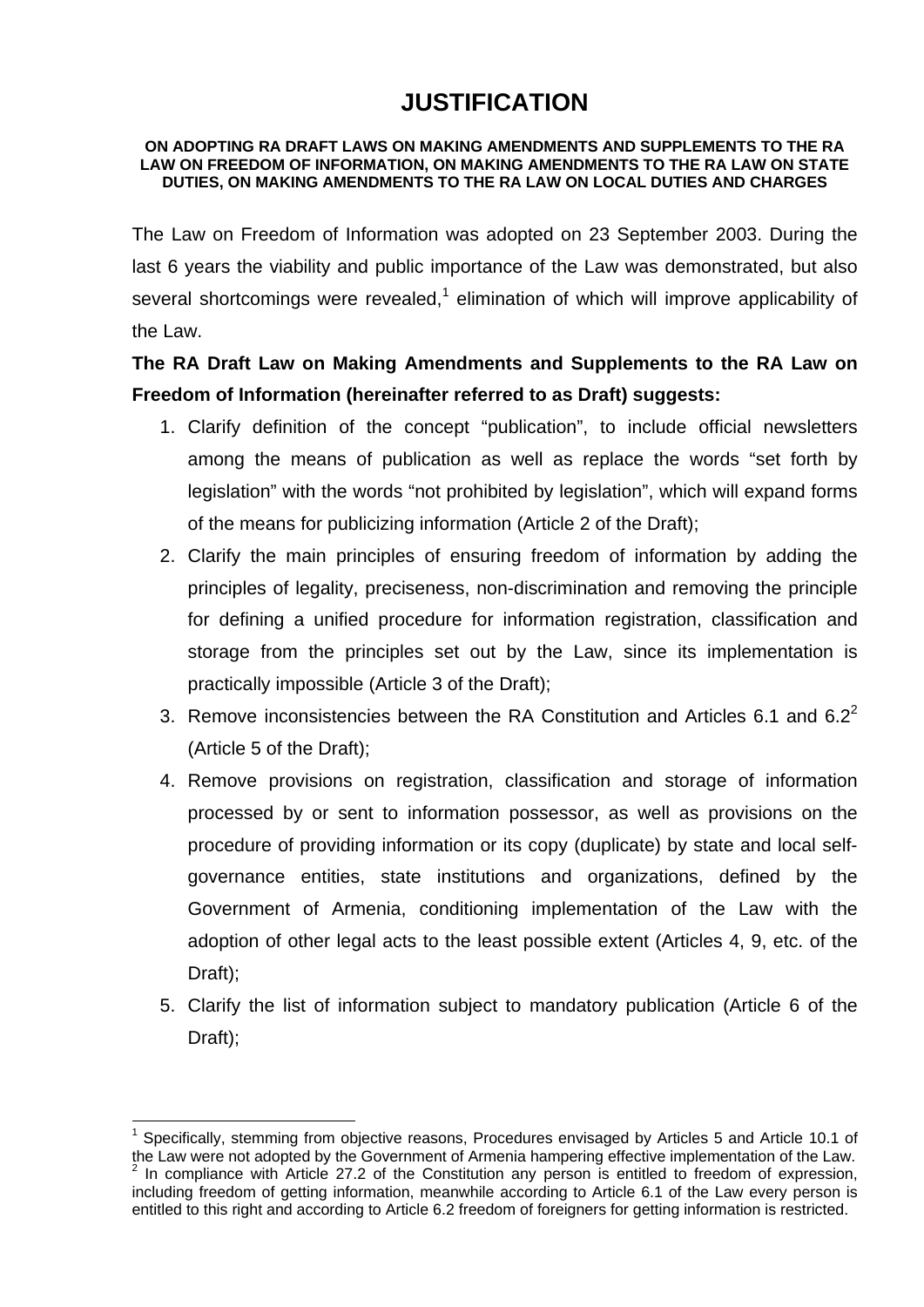- 6. Among the grounds for refusing the provision of information add a new ground: provision of information shall be also refused when information is rare and particularly valuable document of another collection or the original of another cultural value protected in a procedure envisaged by the RA archive or legislation or is a document having inadequate preservation (Article 7 of the Draft);
- 7. Among the grounds for not refusing the provision of information add a new ground: provision of information may not be refused when it is related to the applicant or another person and the applicant has consent of that person for collecting, storing, using or disseminating that information, which is requirement of Article 23 of Constitution (Article 7 of the Draft);
- 8. Clarify the procedure of getting information regulating electronic receipt of information as well as defining the procedure of paying duties and other charges, thereby completing the process of getting information and contributing to its application in practice without other legal acts particularly those procedures approved by the RA Government Decrees and information possessor (Article 8 of the Draft);
- 9. Define mandatory requirement or levying duties and charges by state and local self-governance entities, state institutions, budgetary organizations for the provision of information (Article 9 of the Draft);
- 10. Define 2 new cases for getting information free-of-charge from state and local self-governance entities, state institutions, budgetary organizations:
	- a) When information is related to the applicant as well as to personal, family rights, freedoms, responsibilities, right limitations or liability of the applicant natural person or that of his/her dependant, person being under his/her guardianship;
	- b) When information is related to the names, surnames, education, profession, business telephones, business e-mail and other business addresses of officials of information possessor (Article 9 of the Draft).
- 11. Clarify the procedure of refusing the provision of information bringing ambiguous interpretations of provisions defined by the Law to minimum (Article 10 of the Draft).

In the **RA Draft Law on Making Amendments to the RA Law on State Duties and RA Draft Law on Making Amendments to the RA Law on Local Duties and Charges** it is offered to stipulate the amount of state (local) duties to be charged for any